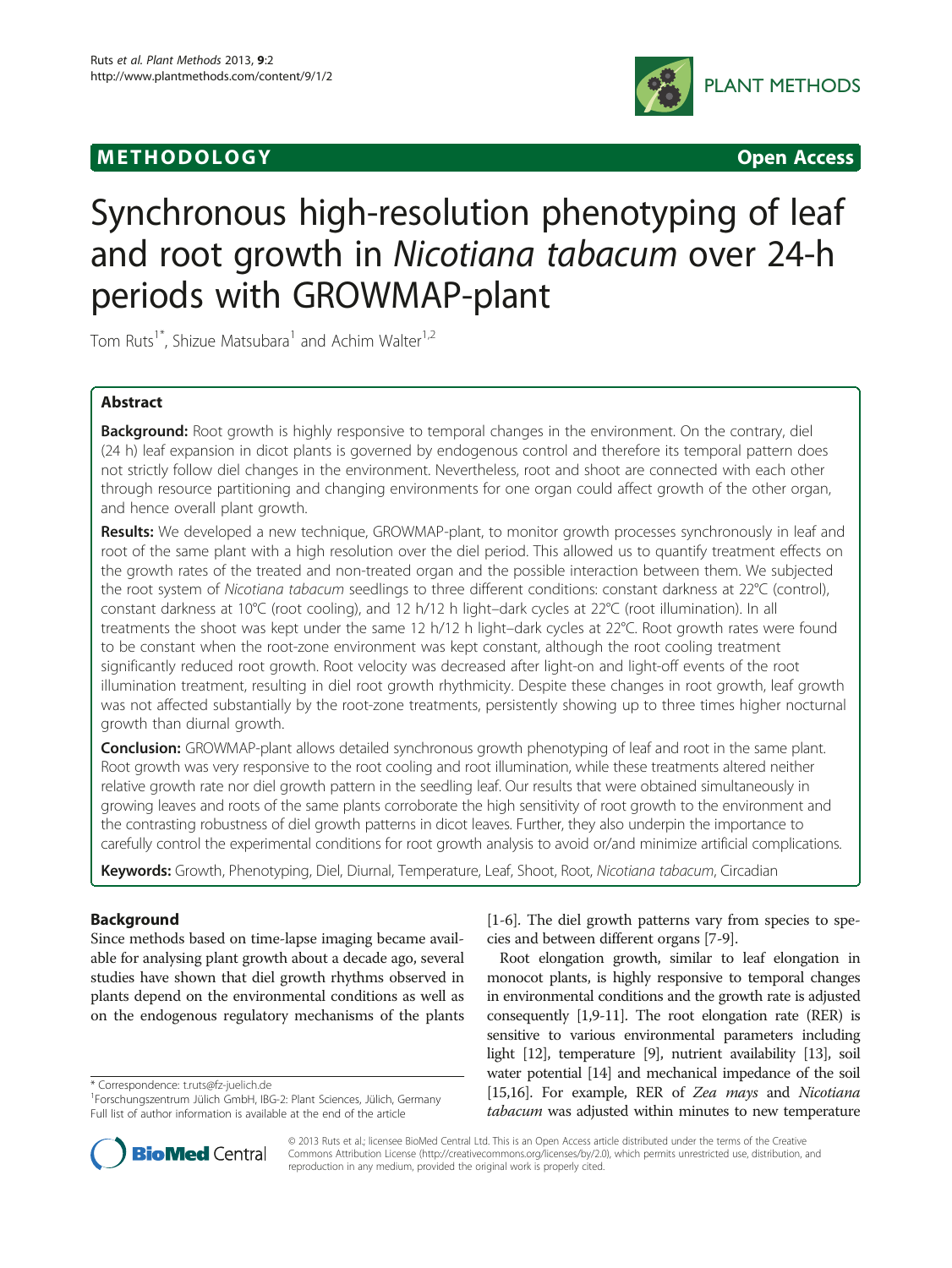regimes or to changes in the aboveground light regime [[9,12\]](#page-6-0). When environmental conditions are kept constant, root elongation rate remains relatively constant in a number of species such as Arabidopsis thaliana [\[17\]](#page-7-0), Oryza sativa [\[18](#page-7-0)], Sorghum bicolor [\[18\]](#page-7-0), Z. mays [[9](#page-6-0)] and N. tabacum [\[12,](#page-6-0)[19](#page-7-0)], which is consistent with the strong dependence of root elongation to environmental conditions. However, marked diel oscillations of root elongation have been reported in A. thaliana, with a growth maximum 1 h after dawn followed by a steep decrease to reach a minimum at dusk and recuperation during the night [\[20\]](#page-7-0). Evidence for diel root growth rhythmicity has also been provided for O. sativa, although this was dissonant with the previous results of the same group [[18,21](#page-7-0)]. A clear explanation for these differences has not yet been provided, but factors such as the developmental stage of the plant or the environmental condition during the experiments may account for the contrasting root growth patterns found in the different studies. For example, an important difference between the experimental conditions of [\[20\]](#page-7-0) and those of [[9](#page-6-0)[,19\]](#page-7-0) or [\[18,21](#page-7-0)] is the exposure of the entire root system, including the growing root tips, to light–dark (LD) cycles. As light is known to inhibit root growth [\[22\]](#page-7-0), the oscillating patterns of the Arabidopsis root elongation found in [\[20](#page-7-0)] may have been a result of root illumination [[23](#page-7-0)]. Furthermore, complete enclosure of entire seedlings in a Petri dish – a widely used condition for root growth analysis – can also affect growth processes through ethylene emission by leaves [\[24](#page-7-0)].

Contrary to root elongation and monocot leaf elongation, diel patterns of leaf expansion in dicot plants are apparently not very sensitive to environmental variations [[19\]](#page-7-0). Environmental parameters, such as temperature and light intensity, can influence the growth rates, but usually not the basic patterns of diel growth in dicot leaves [\[1](#page-6-0)]. The diel leaf growth patterns in dicots can be categorised into two main types: Type 1 and Type 2 [\[2](#page-6-0)]. Type 1 plants, such as N. tabacum, show a sinusoidal diel growth pattern with the maximal growth rates at around dawn and directly after the onset of daytime illumination [\[8](#page-6-0)[,19\]](#page-7-0). The diel leaf growth patterns of Type 2 plants, such as Populus deltoides, are characterised by the maximal and minimal growth rates occurring at around dusk and early morning, respectively [[7\]](#page-6-0). The origin of the different diel growth patterns of dicot plants is yet to be elucidated. Nevertheless, a study comparing the behaviour of several dicot and monocot species following a transfer from LD to continuous light (LL) conditions has indicated that the circadian clock might be an important regulator of the repetitive diel growth oscillations in leaves of dicot species [\[1,3](#page-6-0)]. This hypothesis was based on the observation that the growth rhythm, although dampened, was maintained in dicot leaves after the transfer to LL [[1\]](#page-6-0). Such "free-running"

rhythms are typically found for biological processes that are controlled by the circadian clock [\[25,26](#page-7-0)]. Further support for a role for the circadian clock in regulating diel leaf growth of dicot plants has been provided by a more recent study showing disturbed leaf growth and shifted diel leaf growth patterns in circadian clock mutants of Arabidopsis [[3\]](#page-6-0).

Being integral parts of a plant, shoot and root are highly dependent on each other for growth and survival. An optimal resource use efficiency necessitates coordinated fluxes of carbohydrates, water and mineral nutrients that are acquired by one organ and delivered to the other [[27\]](#page-7-0). In order to understand the regulation of leaf and root growth in the context of whole-plant growth and resource allocation, it is essential to study the growth of these organs, which can exhibit contrasting diel growth patterns and sensitivity to environmental changes [\[2,3](#page-6-0)], in the same plant at the same time. However, synchronous leaf and root growth analysis with a high temporal resolution has not been possible to date.

Thus, we developed a new technique that enables synchronous, high-resolution growth phenotyping in leaf and root of the same plant (Figure [1](#page-2-0); Additional file [1:](#page-6-0) Figure S1; see [Methods](#page-5-0) for a detailed description of the setup and data analysis). This technique, GROWMAP-plant, combines the existing methods of leaf [\[19](#page-7-0)] and root growth analysis [\[9\]](#page-6-0) to reveal diel growth patterns of the whole plant and to gain better insights into coordination of growth activities between shoot and root within a plant. Furthermore, it allows simultaneous quantification of growth responses in leaves and roots following application of experimental treatments to only one of these organs, thereby facilitating the analysis of interactions between the treated and non-treated organs. In the present study we used GROWMAP-plant to investigate how and to what extent different conditions for the root system affect the growth in roots (treated organ) and leaves (non-treated organ) of tobacco seedlings. The root system was exposed to three different conditions, while keeping the shoot always in the same LD cycles (12 h/12 h) at a constant air temperature of 22°C: (1) a control condition in which the root system was kept at 22°C in constant darkness (DD), (2) a root cooling treatment in which the root system was cooled to 10°C in DD, and (3) a root illumination treatment in which the root system was subjected to the same LD cycles as the shoot at 22°C.

# Results

Root growth of the seedlings in the control condition was stable throughout the diel period (Figure [2b](#page-2-0)), although a small decrease in root growth velocity could be recognised upon switching-on the aboveground illumination, in parallel with the large fluctuations in leaf RGR (Figure [2a](#page-2-0)). In contrast to the relatively constant growth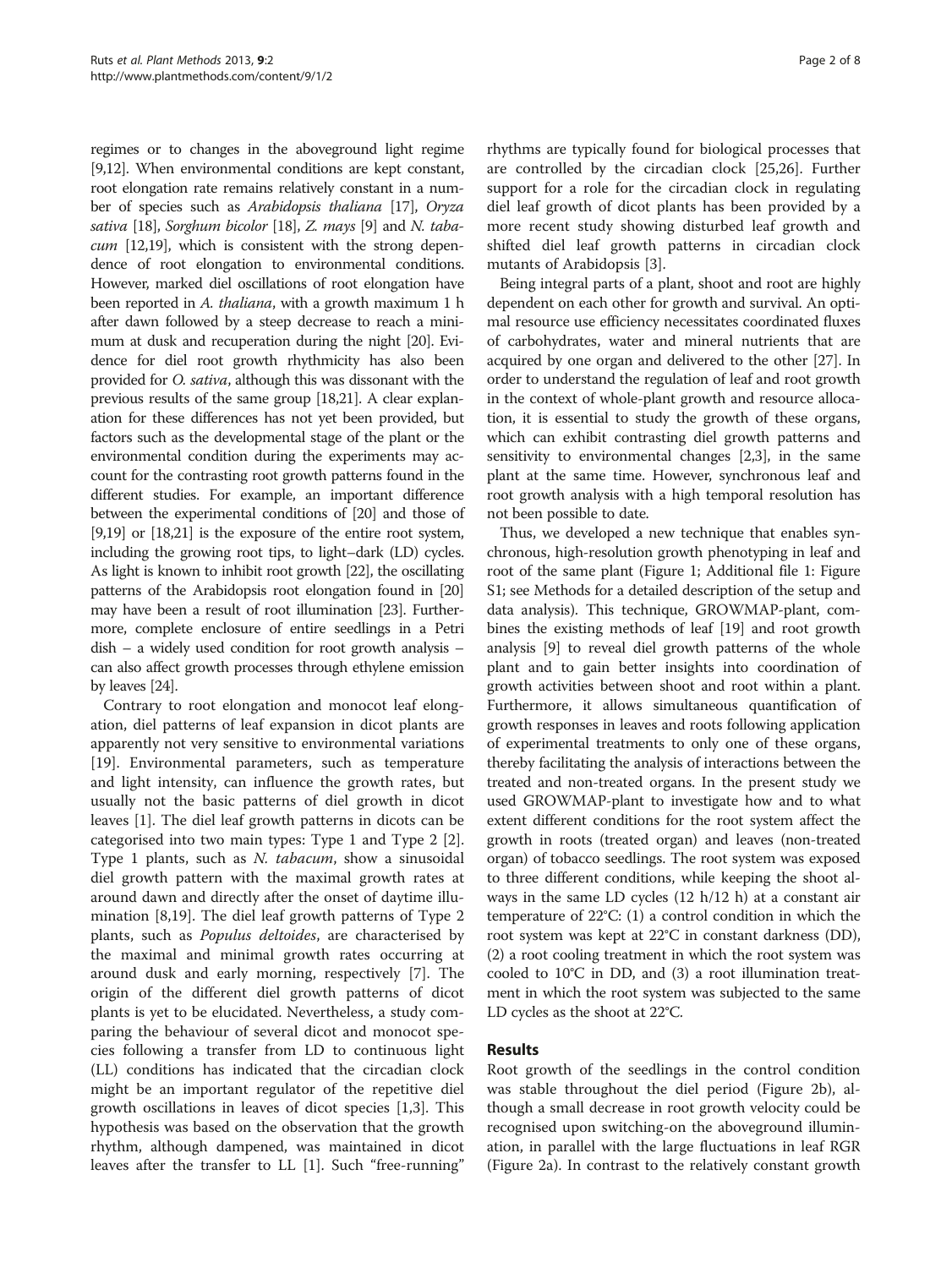<span id="page-2-0"></span>

velocity of the root, leaf growth of these seedlings was more confined to the nocturnal period, in which the RGR values were relatively stable and almost three times higher than the diurnal values (Figure 2a).

When the roots of the N. tabacum seedlings were subjected to 10°C in DD, the root growth velocity was found to be stable over the diel period but reduced by approximately 50% compared to the control (Figure 2d; Additional file [2](#page-6-0): Figure S2). Leaf expansion was not affected substantially by the root cooling treatment (Figure 2c,a; Additional file [3](#page-6-0):

Figure S3). The roots subjected to the LD-cycles showed diel growth rhythmicity (Figure 2f) with the highest growth velocity reached towards the end of the diurnal and nocturnal periods. The values stayed low in the morning but recovered gradually in the afternoon to reach rates similar to those seen in the second half of the night, or in the control seedlings (Figure 2b,f; Additional file [2:](#page-6-0) Figure S2). Compared to the relatively long suppression upon direct light exposure, root growth velocity recovered earlier after a decrease at the beginning of the nocturnal period. Also in

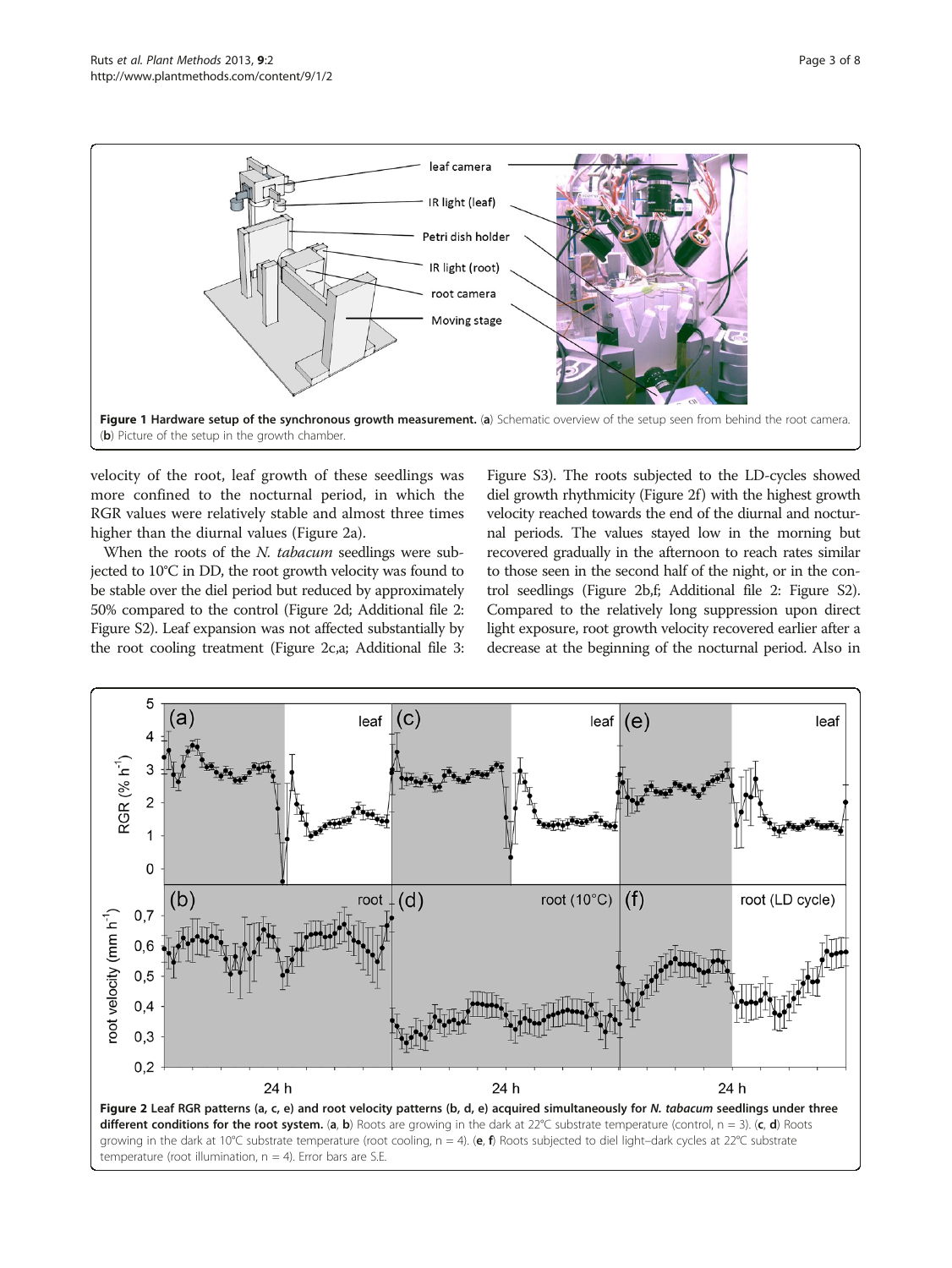<span id="page-3-0"></span>this treatment, the leaf RGR was overall very similar to the levels found in the control seedlings (Figure [2a](#page-2-0),e; Additional file [3](#page-6-0): Figure S3). The diel patterns of leaf RGR were comparable in all conditions (Additional file [3:](#page-6-0) Figure S3), remaining high during the night and low during the day. Moreover, the leaf RGR values measured immediately before and after the sharp, transient decrease at the beginning of the day were always the same, suggesting a short interruption of leaf growth upon light-on (Figure [2](#page-2-0)a,c,e; Additional file [3](#page-6-0): Figure S3). The transient decrease of leaf RGR was less pronounced in the root illumination treatment.

The average root growth velocity was similar between the diurnal and nocturnal period in all conditions (Figure 3a), resulting in an almost equal distribution of root growth between day and night (Figure 3b). However, the growth velocity differed between treatments (Figure 3a), with the highest values found in the control (ca. 0.6 mm  $h^{-1}$ ) and the lowest in the root cooling treatment (ca.  $0.3$  mm h<sup>-1</sup>). The root illumination treatment reduced root growth of the seedlings by more than 30% (ca. 0.4 mm  $h^{-1}$ ) not only in the light but also in the dark. The average leaf RGR indicated a clear day-by-day decline in all treatments (Figure [4a](#page-4-0)). Unlike root growth velocity, no difference was found in the leaf RGR between the treatments, neither for the diurnal nor for the nocturnal average (Figure [4](#page-4-0)a). When comparing the diurnal and nocturnal contributions to the overall diel growth, a uniform ratio of roughly 70:30 (night:day) was observed in all conditions (Figure [4b](#page-4-0)).

# **Discussion**

The increasing computing power and advancement of image analysis software in the last decade made it possible to use high-resolution time-lapse movies for growth phenotyping in leaves and roots [\[28,29](#page-7-0)]. Taking advantage of this technical advancement and bringing it further to integrate leaf and root growth analysis for high-resolution whole-plant phenotyping (Figure [1](#page-2-0), Additional file [1](#page-6-0): Figure S1), we have investigated the effects of root cooling and root illumination on diel growth patterns of roots and leaves in tobacco seedlings. While root growth responded to the root cooling and root illumination (Figures [2b](#page-2-0),d,f; 3; Additional file [2](#page-6-0): Figure S2), the overall diel leaf RGR pattern and the average leaf RGR values were not affected in the seedlings by the root-zone treatments (Figures [2](#page-2-0)a,c, e; [4](#page-4-0); Additional file [3](#page-6-0): Figure S3). These results, obtained simultaneously in growing roots and leaves of the same plants, corroborate the sensitivity of root growth velocity to temporal changes in environments [[9](#page-6-0),[12](#page-6-0)], in striking contrast to the robust diel growth patterns maintained in leaves.

When environmental conditions are kept constant, root growth remains relatively stable in a number of species,



including *N. tabacum* [[9,12](#page-6-0)[,18,19\]](#page-7-0). Our experiments confirmed that root growth velocity in N. tabacum is stable under constant conditions, such as shown in the control and the root cooling treatment (Figure [2b](#page-2-0),d; Additional file [2](#page-6-0): Figure S2). Yet, a clear decrease in root growth velocity was seen when the root temperature was lowered to 10°C (Figure 3a; Additional file [2:](#page-6-0) Figure S2). Low rootzone temperature reduces water uptake and root hydraulic conductivity [\[30,31](#page-7-0)], and is furthermore known to restrict growth processes involved in apical root elongation [[32,33](#page-7-0)]. A negative effect on shoot growth is also expected as root cooling can impede water, nutrient or hormone supply to the shoot [[34](#page-7-0)-[36](#page-7-0)]. In fact, low root-zone temperature can decrease shoot biomass production in A. thaliana even at a normal (non-cooled) air temperature [[37](#page-7-0)]. Contrary to this expectation, we observed no reduction in leaf RGR of N. tabacum seedlings in the root cooling treatment (Figures [2](#page-2-0)a,c, [4](#page-4-0)a; Additional file [3:](#page-6-0) Figure S3). Davies & Van Volkenburgh [[38](#page-7-0)] showed that low root temperature inhibits leaf growth of Phaseolus trifoliates primarily during the day but not at night. Recently, it has also been demonstrated that biomass accumulation and specific leaf area are more influenced by day temperature than night temperature in A. thaliana [[6\]](#page-6-0). Since the major leaf growth occurred predominantly during the night in N.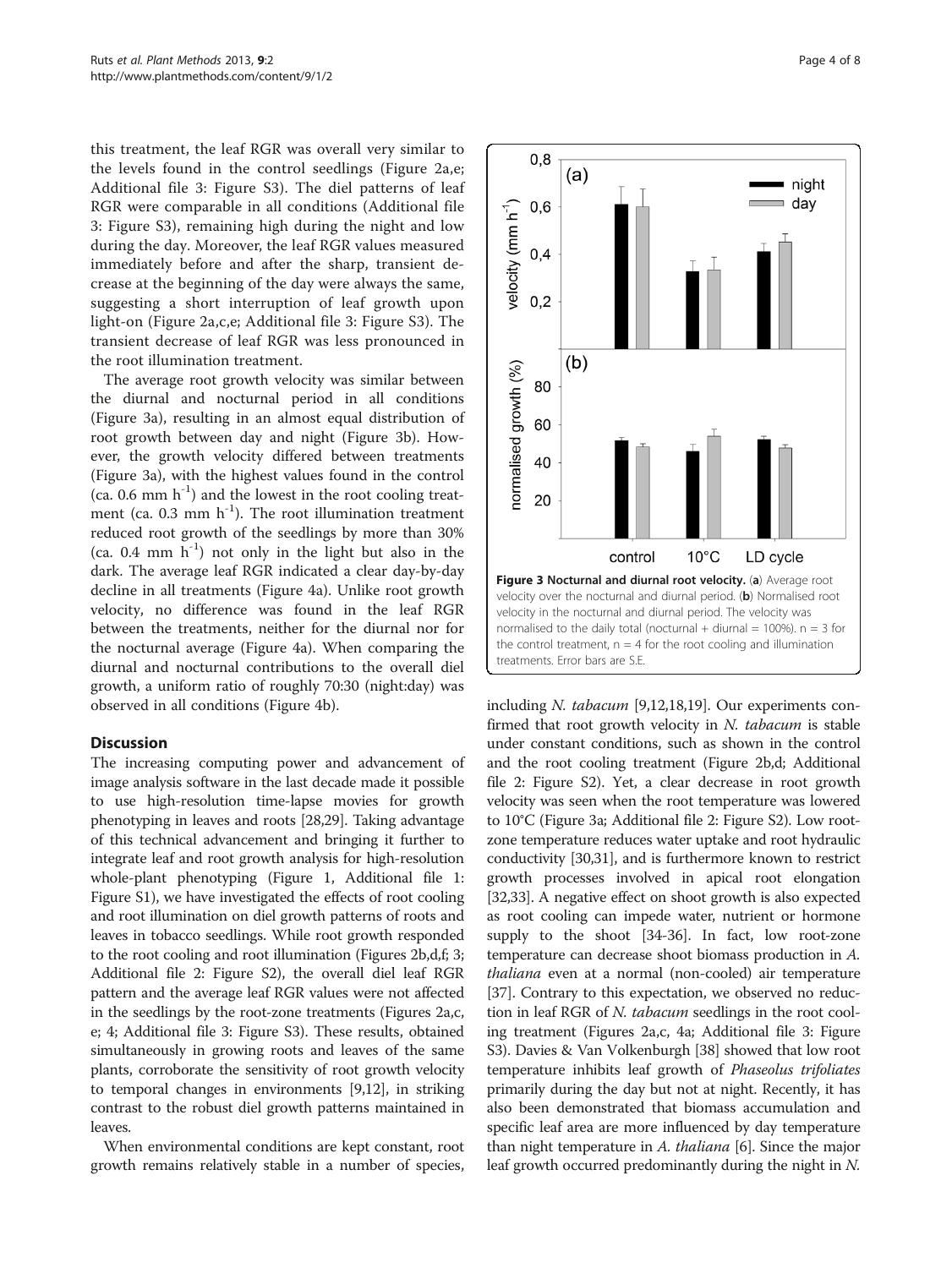<span id="page-4-0"></span>

tabacum seedlings (Figures [2a](#page-2-0),c,e; 4b), negative effects of low root temperature on leaf RGR may not have been that pronounced in our experiments.

Large transient fluctuations in leaf RGR are often observed when illumination is switched on abruptly (Figure [2](#page-2-0)a-c; Additional file [3:](#page-6-0) Figure S3). They are partially attributed to changes in cell turgor – the driving force of cell expansion – caused by a sudden increase in evapotranspirational demand upon an increase in light intensity and stomatal conductance. Our synchronous leaf and root growth analysis detected similar but much lesser changes in root growth velocity concomitant with the leaf RGR fluctuations in the control and root cooling plants at dawn (Figure [2](#page-2-0)b,d), suggesting a momentary limitation to root growth during a transient increase of evapotranspirational demand in the leaves.

In contrast, when both shoot and root were exposed to the light-on event of the LD cycles, the transient changes in leaf RGR were somewhat suppressed and the root growth velocity remained low for several hours after a decrease at dawn (Figure [2](#page-2-0)e,f). This root growth repression in the morning can be attributed to the root illumination which is known to have an inhibitory effect on root growth [\[22,23\]](#page-7-0). As was the case in the root cooling treatment, the reduced root growth by the root illumination (Figure [3](#page-3-0)a) did not obviously affect overall leaf growth rates and diel pattern in the tobacco seedlings (Figure 4). The strong decrease in root growth velocity without any change in leaf growth (i.e. net decrease in the whole-plant growth) suggests an impaired carbon and energy acquisition and/or altered carbon allocation in the plants under these two conditions. With respect to the diel fluctuation of root growth, it seems that the morning repression following the light-on event, together with the short but similarly large decrease upon the light-off event at the beginning of the dark period, gives rise to diel growth rhythmicity in the root system exposed to LD cycles (Figure [2](#page-2-0)f). Consistent with this, marked diel oscillations of root tip growth, albeit not quite the same patterns as found in the N. tabacum seedlings in this study, have been reported in the experiments with A. thaliana, in which the hypocotyl and the entire root system were subjected to LD cycles [\[10](#page-6-0)]. Interestingly, the Arabidopsis circadian mutant elf3 did not show any oscillation in root growth under the whole-plant LD conditions [[10](#page-6-0)]. The peculiar root growth of elf3, together with the altered sensitivity of root growth to light exposure (and also to gravity) seen in several different clock mutants [[3](#page-6-0)], points to an interaction between the circadian clock (intrinsic control) and light (environment) in the observed root growth inhibition.

Previous studies have established that leaf expansion in dicot species has a diel rhythmicity [\[7,8](#page-6-0)] that is maintained under constant light and temperature conditions [\[1](#page-6-0)] presumably by the circadian clock [\[3](#page-6-0)]. Most diel growth patterns observed in dicot leaves, including N. tabacum, are sinusoidal in nature and the growth rates reach the maximum amplitude at around dusk or dawn [\[27\]](#page-7-0). In the N. tabacum seedlings studied here, the diel leaf RGR pattern did not exhibit sinusoidal oscillations but was instead characterised by high and low stable leaf RGR at night and during the day, respectively (Figure [2;](#page-2-0) Additional file [3](#page-6-0): Figure S3), which deviates from the Type 1 growth pattern typically found in leaves of N. tabacum at a later develop-mental stage [[1](#page-6-0)[,19](#page-7-0)]. The leaf growth patterns of N. tabacum reported in the previous studies of our group [\[1,](#page-6-0)[19](#page-7-0)] were obtained by using similar imaging and processing methods as the ones described here. Therefore, the distinct leaf growth pattern observed in the seedlings in the present work cannot be due to technical or methodological influence, but might indicate a developmental transition between leaves of seedling plants (used here) and leaves of older plants (used in the earlier literature). In fact, relatively stable RGR with small diel amplitudes has been reported in leaf 4 of young N. tabacum plants [[39](#page-7-0)]. Seedlings that have just passed the hypocotyl stage and have formed the first one or two primary leaves are in a developmental transition: from the hypocotyl stage in which they entirely rely on the stored resources to the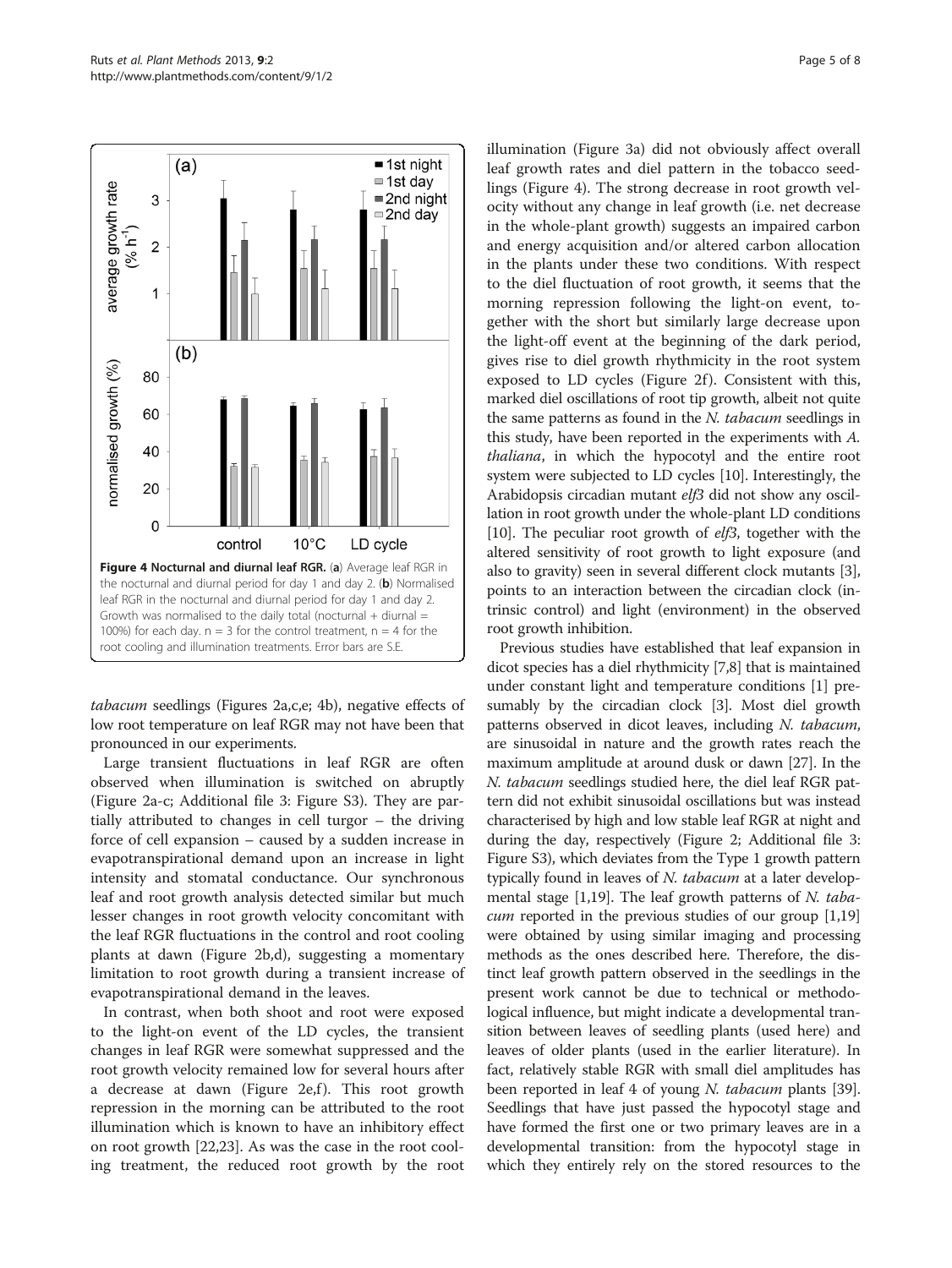<span id="page-5-0"></span>seedling stage in which they become more and more dependent on their environment for resources (light,  $CO<sub>2</sub>$ , minerals and water). We speculate that the observed diel leaf RGR pattern, which does not follow the Type 1 growth pattern described in older plants of N. tabacum, may be specific to the early seedling stage. Such developmental influence on diel leaf growth is also supported by the earlier observations in poplar leaves [[40](#page-7-0)], showing an increase of diel growth amplitudes with progressing season (low amplitudes in early summer, high amplitudes towards autumn), although this was not accompanied by a substantial change in the timing of maxima and minima of the diel leaf growth pattern.

# Conclusion

GROWMAP-plant allows detailed growth phenotyping of leaf and root simultaneously in the same plant. Synchronous measurements in these organs enable investigation of direct and indirect growth responses to various above- and belowground stress treatments, such as highlight stress or temperature stress, including gene functions in such stress responses by using mutants. Application of this technique in transgenic plants having inducible or tissue-specific promoters could be especially powerful to evaluate the impact of the induced effects in the induced as well as non-induced organs with a high spatiotemporal resolution. In the present study in N. tabacum seedlings, the results obtained by the technique revealed the sensitivity of root growth (treated organ) to the root-zone cooling and illumination, whereas leaf growth (non-treated organ) always maintained the same diel growth pattern that seems to be specific to the early seedling stage of this plant. The strong suppression of root growth by low temperature and illumination, and also the minor and transient decrease coinciding with the leaf RGR fluctuations after the light-on event, underpin the importance to carefully control the experimental conditions for root growth analysis in order to avoid or/ and minimize artificial complications.

# Methods

# Plant cultivation

Seeds of *N. tabacum* L. (cv. Samsun) were surface sterilised in a sodium chloride solution and sown on sterile agarose (1% w/w). The medium contained a ⅓ modified Hoagland solution (stock solution: 1 M KNO<sub>3</sub>, 1 M Ca(NO<sub>3</sub>)<sub>2</sub>, 1 M  $MgSO_4$ , 1 M KHPO<sub>4</sub>, trace elements; [\[41\]](#page-7-0)). Petri dishes  $(234 \text{ mm} \times 234 \text{ mm} \times 17 \text{ mm}$ , Nalgene Nunc International, U.S.) were completely filled with the medium and sealed with fabric tape (Micropore, 3 M Health Care, Germany). Seeds were placed on top of the agarose through holes made in the Petri dish (three holes per Petri dish, one seed per hole). Laboratory film (Parafilm, Pechiney Plastic Packaging, U.S.) was applied to cover the holes in order to keep

the seeds moist. After germination the laboratory film was removed. For more details concerning this cultivation method, we refer to [\[37](#page-7-0)]. The Petri dishes were placed in a climate chamber with 12 h-12 h LD cycles at a constant air temperature and relative humidity of 22°C and 60%, respectively. The illumination of the light periods was provided by fluoresecent tubes (Fluora L58w/77, Osram, Germany) at the light intensity of ca. 130 μmol photons  $m^{-2} s^{-1}$ .

#### Hardware setup – GROWMAP-plant

A custom metal framework was constructed (Figure [1](#page-2-0)) that included a holder for a Petri dish and an X-, Y-, Zaxis moving stage to adjust the position of a CCD camera (Scorpion SCOR-20SO, Point Grey Research, Canada), allowing fine movements for tracking the growing root tip. The camera for root image acquisition was equipped with a standard objective lens (25 mm, Pentax, Japan) and an infrared transmitting filter (880 nm, Edmund Optics, Germany). For continuous image acquisition, constant illumination throughout day and night was provided by 800 nm infrared LED bars (CSS, Japan). The Petri dishes were tightly fastened in the holder, locking them in the focal plane of the camera. Temperature regulation of the Petri dish was achieved by attaching a copper plate connected to a refrigerated/heating circulator (F25-ED, Julabo GmbH, Germany) to the Petri dish holder (Additional file [1:](#page-6-0) Figure S1). The surface of the copper plate, which also served as the root image background, was covered with a mirror foil to achieve optimal contrast (Optimont – Spiegelfolie S1SK, Bleher, Germany). To prevent incident light reaching the root, a box was constructed around the Petri dish holder. Openings were made into the cover box to provide access of the root camera, to attach cooling tubes to the copper plate, and to allow leaves to appear at the top of the Petri dish. The spaces were sealed off with tape and dark cloths to avoid illumination penetrating through the openings into the cover box. Images of the leaves were acquired with a second CCD camera (Scorpion SCOR-20SO, Point Grey Research, Canada) equipped with a standard objective lens (25 mm, Cosmicar/, Pentax, Japan) and an infrared transmitting filter (880 nm, Edmund Optics, Germany) positioned above the plants via a monopod. Constant illumination for leaf image acquisition was provided by a cluster of six infrared diodes (880 nm, Conrad Electronics, Germany) throughout day and night. For the diel leaf growth assessment in N. tabacum (two-weeks-old seedlings), the target leaf (leaf 1–2, ca. 1 cm in length) was mechanically fixed in a stationary position according to [[8](#page-6-0)]. Five weights (in Figure [1](#page-2-0)b, 1.5-mL reaction tubes containing water, each 1.8 g) were applied via threads glued (Pattex, Henkel, Germany) onto the edge of the leaf, one at the very tip of the leaf and two each along the leaf sides; a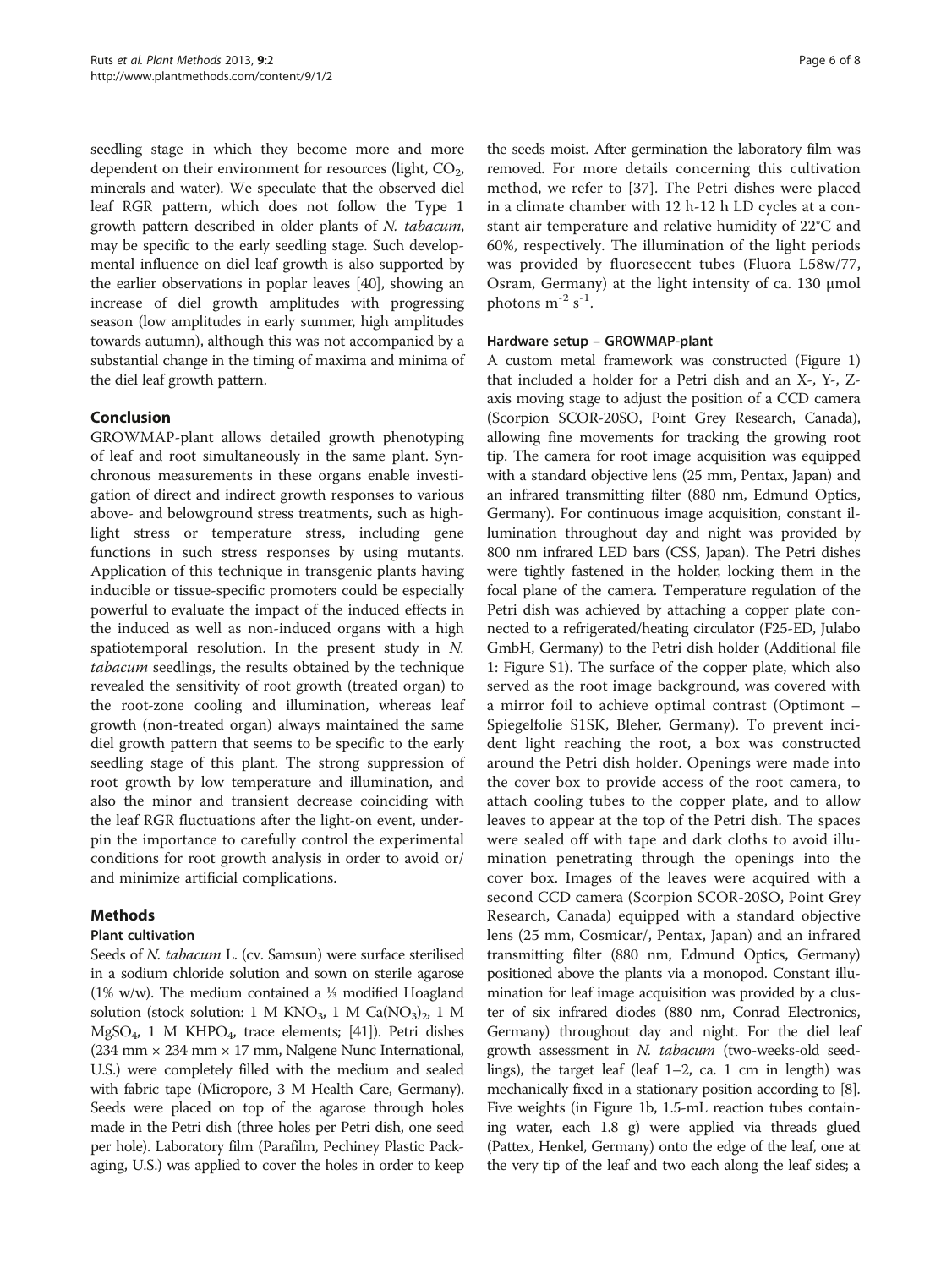<span id="page-6-0"></span>sixth weight was applied to the tip of a fully grown leaf opposite to the fixed young leaf to balance and stabilise the plant in the agarose. Each of the threads was spun over a metal ring surrounding the top of the Petri dish. Longer threads and a large metal ring were used for the control and root cooling experiments using the cover box (i.e. roots growing in the dark), so that the weights could hang down around the box.

#### Data acquisition and analysis

Grey-value images were taken every 90 s (for leaves) and every 30 s (for roots) and saved in a multi-Tiff format. The image sequences were analysed based on a structure-tensor approach (optical flow via the brightness constancy constraint equation [[42\]](#page-7-0)) that calculates the velocities from all moving visible structures of the leaf or root surface within the image. For leaf growth analysis, relative growth rates (RGR) were calculated as the divergence of the estimated velocity field by selecting an area of interest (AOI) within the image and tracking the movement of the structures within this AOI over time. In this study we used the entire surface of the observed leaf as AOI. For more details about the image analysis method, see [[42](#page-7-0)] for leaf growth analysis and [9] for root growth analysis. Leaf RGR is defined as the relative increase in leaf area over time and was calculated by taking the difference between the natural logarithm of the leaf area at the end  $(A_1)$  and at the beginning of the timeframe  $(A_0)$  divided by the duration of the timeframe (t):  $(lnA<sub>1</sub> - lnA<sub>0</sub>)/t$ . In the present study this timeframe for leaf RGR was approximately 15 min. The root velocity is defined as the velocity at which the root tip is dislocated from the fully mature, spatially fixed part of the root over time. This can be correlated to the average elongation rate of the growing root. The timeframe for calculating the root velocity was 5 min.

# Additional files

[Additional file 1: Figure S1.](http://www.biomedcentral.com/content/supplementary/1746-4811-9-2-S1.tiff) Schematic overview and a picture of the setup seen from behind the copper cooling plate of the Petri dish holder.

[Additional file 2: Figure S2.](http://www.biomedcentral.com/content/supplementary/1746-4811-9-2-S2.tiff) Diel root velocity patterns of N. tabacum seedlings in the three root-zone treatments.  $n = 3$  for the control treatment,  $n = 4$  for the root illumination (LD cycle) and cooling (10°C) treatments. Error bars are S.E.. See the legend of Figure 2 for descriptions of the three treatments.

[Additional file 3: Figure S3.](http://www.biomedcentral.com/content/supplementary/1746-4811-9-2-S3.tiff) Diel leaf RGR patterns of N. tabacum seedlings in the three root-zone treatments.  $n = 3$  for the control treatment,  $n = 4$  for the root illumination (LD cycle) and cooling (10°C) treatments. Error bars are S.E. See the legend to Figure 2 for descriptions of the three treatments.

#### Abbreviations

°C: Degree Celcius; AOI: Area of interest; ca.: Circa; CCD: Charged-coupled device; cv.: Cultivar; DD: Constant darkness; h: Hour; LD: Light–dark; LED: Light emitting diode; LL: Continuous light; RER: Root elongation rate; RGR: Relative growth rate; s: second; Tiff: Tagged image file format; wt: wildtype.

#### Competing interest

The authors declare that they have no competing interest.

#### Acknowledgements

We would like to thank Dr. Kerstin Nagel and Andreas Fischbach for the help with the design of the hardware setup. T.R. acknowledges the support of his PhD thesis by the iGRAD-plant, Heinrich-Heine University Düsseldorf and Michigan State University. This study was supported by a grant of the Deutsche Forschungsgemeinschaft (DFG) through a graduate program (International Research Training group (IRTG) 1525; iGRAD-Plant).

#### Author details

1 Forschungszentrum Jülich GmbH, IBG-2: Plant Sciences, Jülich, Germany. <sup>2</sup>ETH Zürich, Institute for Agricultural Sciences, Zürich, Switzerland

Received: 27 September 2012 Accepted: 17 January 2013 Published: 23 January 2013

#### References

- 1. Poiré R, Wiese-Klinkenberg A, Parent B, Mielewczik M, Schurr U, Tardieu F, Walter A: Diel time-courses of leaf growth in monocot and dicot species: endogenous rhythms and temperature effects. *J Exp Bot* 2010, 61:1751–1759.
- 2. Walter A, Silk WK, Schurr U: Environmental effects on spatial and temporal patterns of leaf and root growth. Annu Rev Plant Biol 2009, 60:279–304.
- 3. Ruts T, Matsubara S, Wiese-Klinkenberg A, Walter A: Aberrant temporal growth pattern and morphology of root and shoot caused by a defective circadian clock in Arabidopsis thaliana. Plant J 2012, doi[:10.1111/j.1365-1313X.2012.05073.x](http://dx.doi.org/10.1111/j.1365-1313X.2012.05073.x).
- 4. Pantin F, Simonneau T, Rolland G, Dauzat M, Muller B: Control of leaf expansion: a developmental switch from metabolics to hydraulics. Plant Physiol 2011, 156:803–815.
- 5. Wang L, Beyer S, Cronk Q, Walus K: Delivering high-resolution landmarks using inkjet micropatterning for spatial monitoring of leaf expansion. Plant Methods 2011, 7:1.
- Pyl E-T, Piques M, Ivakov A, Schulze W, Ishihara H, Stitt M, Sulpice R: Metabolism and growth in arabidopsis depend on the daytime temperature but are temperature-compensated against cool nights. Plant Cell 2012, 24:2443–2469.
- 7. Matsubara S, Hurry V, Druart N, Benedict C, Janzik I, Chavarria-Krauser A, Walter A, Schurr U: Nocturnal changes in leaf growth of Populus deltoides are controlled by cytoplasmic growth. Planta 2006, 223:1315–1328.
- 8. Wiese A, Christ MM, Virnich O, Schurr U, Walter A: Spatio-temporal leaf growth patterns of Arabidopsis thaliana and evidence for sugar control of the diel leaf growth cycle. New Phytol 2007, 174:752–761.
- 9. Walter A, Spies H, Terjung S, Kusters R, Kirchgessner N, Schurr U: Spatiotemporal dynamics of expansion growth in roots: automatic quantification of diurnal course and temperature response by digital image sequence processing. J Exp Bot 2002, 53:689-698.
- 10. Yazdanbakhsh N, Sulpice R, Graf A, Stitt M, Fisahn J: Circadian control of root elongation and C partitioning in Arabidopsis thaliana. Plant Cell Environ 2011, 34:877–894.
- 11. Wells DM, French AP, Naeem A, Ishaq O, Traini R, Hijazi H, Bennett MJ, Pridmore TP: Recovering the dynamics of root growth and development using novel image acquisition and analysis methods. Philos T R Soc B 2012, 367:1517–1524.
- 12. Nagel KA, Schurr U, Walter A: Dynamics of root growth stimulation in Nicotiana tabacum in increasing light intensity. Plant Cell Environ 2006, 29:1936–1945.
- 13. Blamey FPC, Edwards DG, Asher CJ: Effects of aliminium, OH: Al AND P: Al molar ratios, and ionic strenght on soybean root elongation in soil culture. Soil Sci 1983, 136:197–207.
- 14. Sharp RE, Silk WK, Hsiao TC: Growth of the maize primary root at low water potentials .1. spatial-distribution of expansive growth. Plant Physiol 1988, 87:50–57.